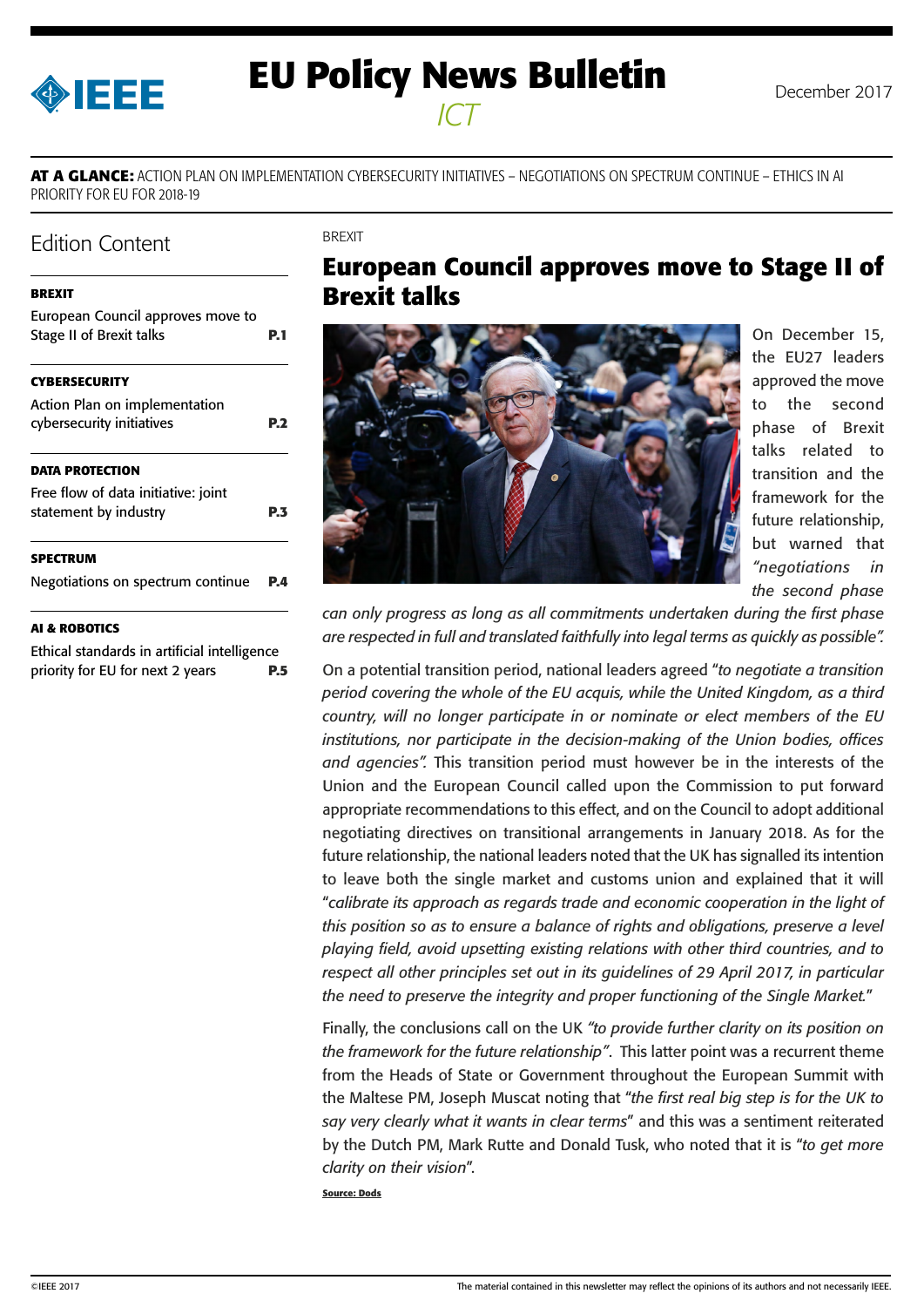<span id="page-1-0"></span>

| <b>BREXIT</b>                                                        |      |
|----------------------------------------------------------------------|------|
| European Council approves move to<br><b>Stage II of Brexit talks</b> | P. 1 |
| CYBERSECURITY                                                        |      |
| Action Plan on implementation                                        |      |
| cybersecurity initiatives                                            | P.2  |
| DATA PROTECTION                                                      |      |
| Free flow of data initiative: joint                                  |      |
| statement by industry                                                | P.3  |
| SPECTRUM                                                             |      |
| Negotiations on spectrum continue                                    | P.4  |
| <b>AI &amp; ROBOTICS</b>                                             |      |
| Ethical standards in artificial intelligence                         |      |

[priority for EU for next 2 years](#page-4-0) **P.5**

### CYRERSECURITY

# **Action Plan on implementation cybersecurity initiatives**



At the meeting of the Council's Horizontal Working Party on Cyber Issues back in September 2017 the Commission presented its cybersecurity package, including a [Joint Communication on](http://eur-lex.europa.eu/legal-content/EN/TXT/PDF/?uri=CELEX:52017JC0450&from=EN)  [Resilience, Deterrence and Defence:](http://eur-lex.europa.eu/legal-content/EN/TXT/PDF/?uri=CELEX:52017JC0450&from=EN)  [Building strong cybersecurity for the](http://eur-lex.europa.eu/legal-content/EN/TXT/PDF/?uri=CELEX:52017JC0450&from=EN)  **[EU](http://eur-lex.europa.eu/legal-content/EN/TXT/PDF/?uri=CELEX:52017JC0450&from=EN).** A political response to the initiatives

outlined in that Joint Communication were set by EU Member States in **Council** [Conclusions adopted on 20 November 2017.](http://www.consilium.europa.eu/media/31666/st14435en17.pdf)

Now, an [Action Plan for implementation of the Council Conclusions](http://data.consilium.europa.eu/doc/document/ST-14965-2017-INIT/en/pdf) on the Joint Communication is adopted, which is a tool for horizontal oversight and strategic follow-up of the implementation of the Council Conclusions and of the actions detailed below. In the Action Plan, you will find a categorization of the initiatives according to the action, lead responsible, involved stakeholders and deadlines.

**Source: Dods + Interel**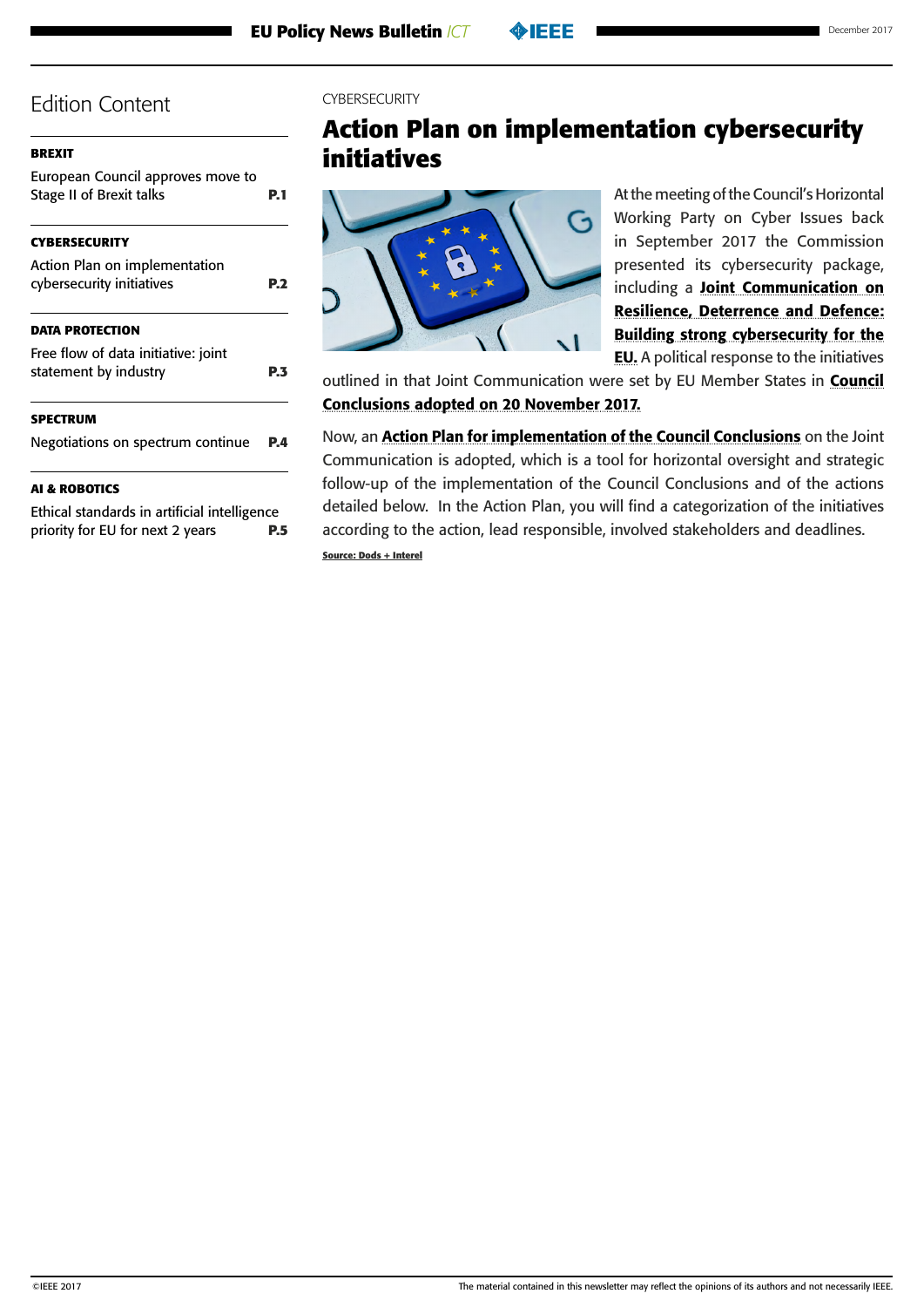<span id="page-2-0"></span>

| <b>BREXIT</b>                                                        |      |  |
|----------------------------------------------------------------------|------|--|
| European Council approves move to<br><b>Stage II of Brexit talks</b> | P. 1 |  |
| CYBERSECURITY                                                        |      |  |
| Action Plan on implementation                                        |      |  |
| cybersecurity initiatives                                            | P.2  |  |
|                                                                      |      |  |
| <b>DATA PROTECTION</b>                                               |      |  |
| Free flow of data initiative: joint                                  |      |  |
| statement by industry                                                | P.3  |  |
| SPECTRUM                                                             |      |  |
| Negotiations on spectrum continue                                    | P.4  |  |
|                                                                      |      |  |
| <b>AI &amp; ROBOTICS</b>                                             |      |  |
|                                                                      |      |  |

[Ethical standards in artificial intelligence](#page-4-0)  [priority for EU for next 2 years](#page-4-0) **P.5**

#### DATA PROTECTION

# **Free flow of data initiative: joint statement by industry**



In a position statement published this month several industry stakeholders, including BSA, CCIA Europe and Business Europe, expressed [support](http://www.bsa.org/~/media/Files/Policy/Statements/12152017JointIndustryStatementonFFoD.PDF) for the EU efforts to unleash the free movement of data across the Union. The statement finds that the Commission proposal should only be permitted if there is a justified concern on public security grounds, in accordance with the relevant CJEU case-law. Industry fears that efforts to broaden the scope of the exception to include all "*public sector data,*" and permit exceptions for any "*public policy*" would pave the way for data localization requirements to proliferate across the EU and therefore rendering the Regulation effectively irrelevant.

Please find a presentation from the European Commission on the proposed Regulation [here](https://interelgroup-my.sharepoint.com/personal/gauthier_basse_interelgroup_com/_layouts/15/guestaccess.aspx?docid=1432a8eaf262e41279e833533ac92d038&authkey=AWYf8RnnmlTwo2IWthMgMmg&e=48760d31d6f0433584762e168a5d9f90) and the Council's position on the Regulation here.  **Source: Dods**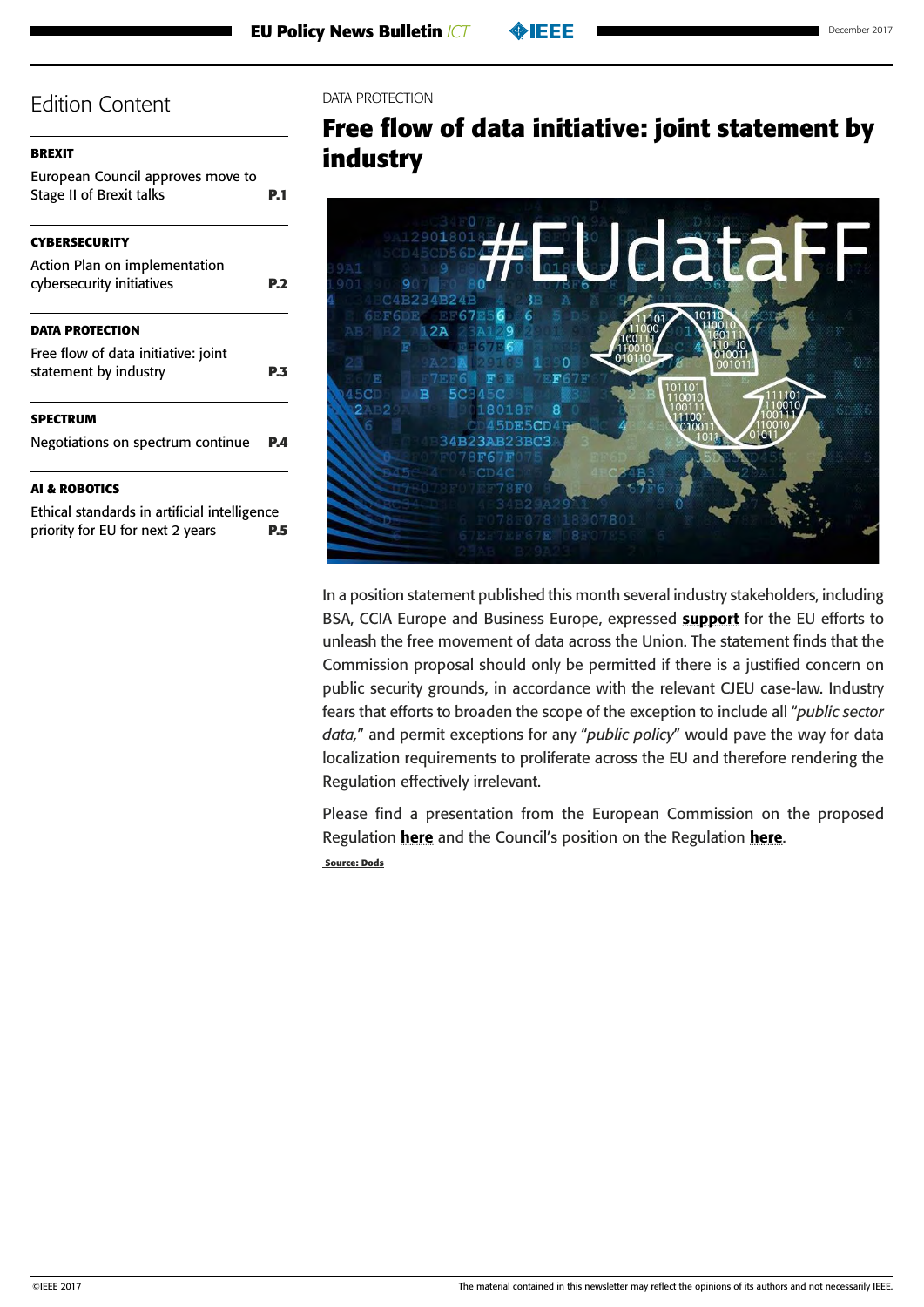#### <span id="page-3-0"></span>**[BREXIT](#page-0-0)**

[European Council approves move to](#page-0-0)  [Stage II of Brexit talks](#page-0-0) **P.1 [CYBERSECURITY](#page-1-0)** [Action Plan on implementation](#page-1-0)  [cybersecurity initiatives](#page-1-0) **P.2 [DATA PROTECTION](#page-2-0)** [Free flow of data initiative: joint](#page-2-0)  [statement by industry](#page-2-0) **P.3 SPECTRUM** Negotiations on spectrum continue **P.4 [AI & ROBOTICS](#page-4-0)**

[Ethical standards in artificial intelligence](#page-4-0)  [priority for EU for next 2 years](#page-4-0) **P.5**

#### SPECTRUM

## **Negotiations on spectrum continue**



Negotiators from the European Parliament and EU member states reached a provisional deal on a number of issues in the EU's reform of how spectrum is used and sold across Europe.

But negotiators did not strike a deal on the more contentious areas of spectrum policy.

Issues still under discussion include how long telecom companies can use spectrum licenses, whether countries should license the same spectrum bands at the same time, and whether companies can hold a license without actively using it after purchase.

**Source: Politico Pro**